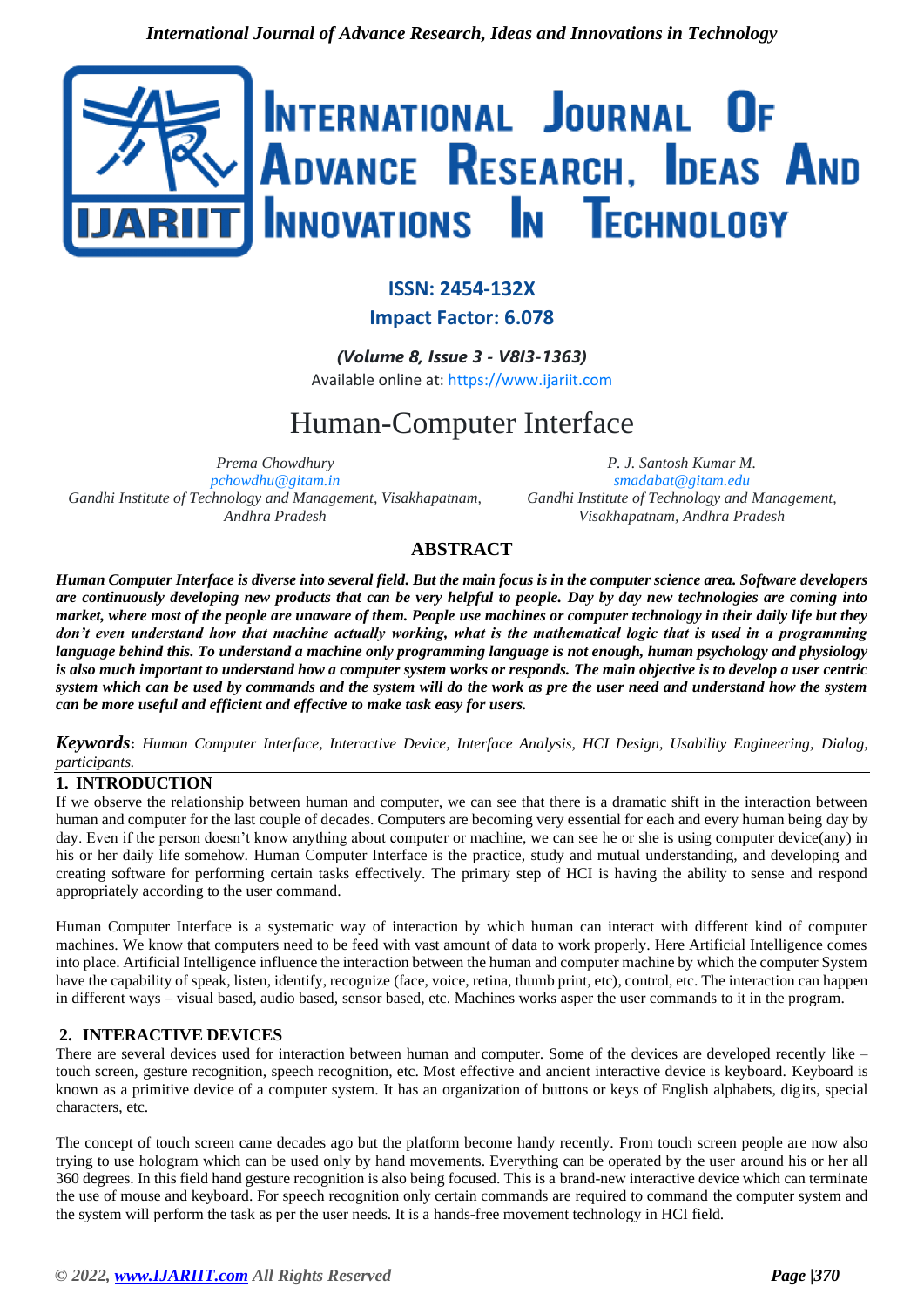#### *International Journal of Advance Research, Ideas and Innovations in Technology*

#### **3. INTERFACE ANALYSIS AND SPECIFICATION**

The design of Human Computer Interface can be done if the purpose of the product or the system is well known. Before designing the interface, the developer has to know the reason for the interface. This is the task of Requirement Engineering where several diverse techniques are available to gather the requirements. Interface design is one of the components of the results of these techniques. To determine the base functionality of the system, Functional Decomposition is required where the task will be to examine the system or set of requirements and breaking it down in several components. The software designer must look at the target market of the product before deciding the specifications of HCI. To retrieve all the required information, a dialog must be created between the application and the user. There are generally four levels of user:

- Naïve These are the users who have never used computer system.
- Novice These are the users who are slightly familiar with the computer system but don't understand how exactly a system works.
- Skilled These users have experience in computer technology and are quite comfortable with the operating system.
- Expert These users are very comfortable with every aspect of computer system. They understand each and every functionality of computer system.

#### **4. SYSTEM DESIGN**

In HCI, prototyping is a partial design of software engineering model that helps the user to test the design idea without executing a whole or complete system and it can have a complete range of functionality of the projected system. To improve the design feedback is needed from the user to make the system more user centric.

To operate the program, application or device or system, the user needs a graphical user interface where the icons, menus, widgets, labels are existed for user to use. The interface should be arranged in a way which is easy to use and pleasing the eye.

#### **5. USABILITY ENGINEERING**

The progress of software and system including user contribution, which assures the effectiveness, satisfaction and productivity of the system, is called Usability Engineering. It includes the entire process of Usability Function features like requirement gathering, implementing, testing hardware and software, etc

#### **6. DESIGN METHODOLOGY**

Designing the HCI is the problem-solving process that has various components like cost, resources, etc. It is decided on the product or system. Following are some design methodologies:

- User-centred design It provides the user-centred design where the user can get the opportunity to work in different work area.
- Activity Theory Activity theory provides reasoning, analytical tools, and interaction design. This method describes framework where HCI takes place.
- Value Sensitive Design This method is used to develop new technologies time to time and it includes three types of studies Conceptual, Empirical, and Technical.
- Participatory Design This method focuses on processes and procedures. This design method is used in various fields graphic design, planning, software design, landscape design, etc.

#### **7. DIALOG DESIGN**

Dialog is basically communication between human and computer. A well-designed dialog is very useful for people to use a computer system. There are some very good key points for designing good dialog:

- **7.1 Meaningful Communication** the computer will understand what people are entering or giving input to the system and people would understand what computer is presenting as an output.
- **7.2 Minimal User Action** Good dialog minimizes the number of required keystrokes. On a GUI screen the codes can be entered by selecting the option from the dropdown list available. As user become more familiar with the system, this helps users become more efficient on their tasks.
- **7.3 Standard Operation and Consistency** Once users get familiar with the system, consistency makes it easier for user to learn the updated version of the system.

#### **8. OBJECT ORIENTED PROGRAMMING PARADIGM**

Python is a scripting language which supports functional and structured programming method and it can be complied to byte code which can be very useful to build large application like HCI. For developing an interface which can help people, there are many programming languages are present. But from all of them, Python is the most user friendly, easy to use, easy to learn, easy to read, and has a broad standard library which is very portable and compatible with cross platforms like Unix, Windows, Macintosh. Python supports GUI application which is very helpful for an interface like HCI. Python libraries are basically a bundle of codes which can be used in different programs repeatedly. Because of these modules python program is actually become very simpler and convenient to programmers. We just need to import these modules whenever we want to use those functionalities of a particular module. It is just a one-line code to import a module.

pyttsx3 is a module which is used for speech to text conversion. It even works offline. It supports two voices – male and female voice. We can change the voices by the id of the voice. It depends on how many voices are present in the user system. It supports three TTS engines – sapi5 for windows, nsss for mac operating system, eSpeak for other platforms.

SpeechRecgnition module is used to convert audio into text. It generally takes the sound energy of a person through the systems microphone and converts it to the electrical energy from analog to digital and finally to text.